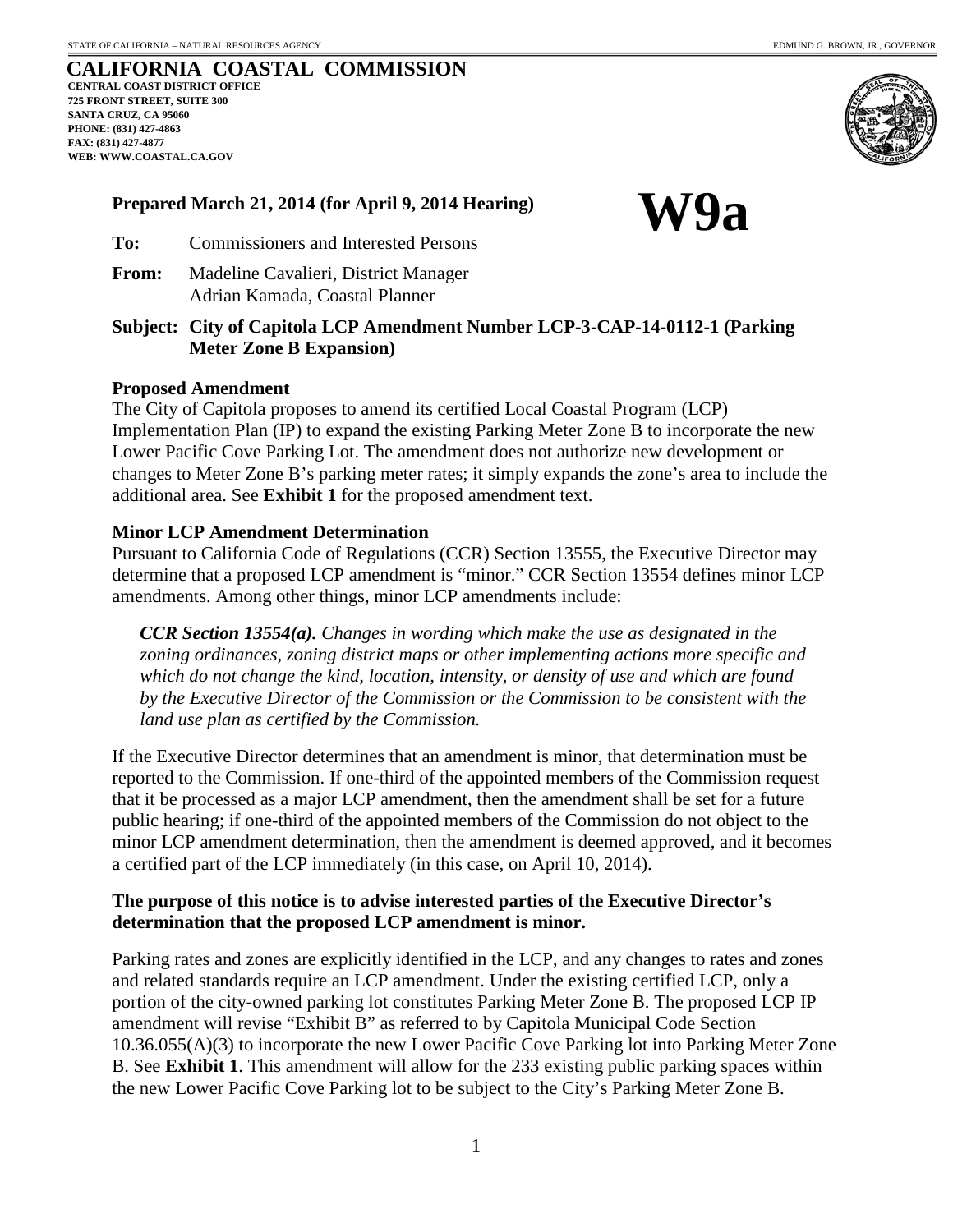Existing Zone B charges the current rate of 50-cents per hour, and the parking meters operate each day of the week from the hours of eight a.m. to eight p.m. The cost and hour of operation will remain the same under the proposed IP amendment.

The result of this amendment will increase the amount of available parking for visitors by 233 parking spaces in this popular tourist area. The new parking will be in walking distance to the City of Capitola's beach, Village, Wharf, and water-oriented activities, thereby improving access to the coast. Also, the addition of Lower Pacific Cove Parking lot will relieve traffic by reducing the number of vehicles searching for parking throughout the Village and surrounding residential neighborhoods. Finally, the proposed parking lot will not be visible from any significant public areas, including the beach or Wharf areas.

## **California Environmental Quality Act (CEQA)**

The Coastal Commission's review and development process for LCPs and LCP amendments has been certified by the Secretary of Resources as being the functional equivalent of the environmental review required by CEQA. The City has determined that the project is exempt from CEQA, pursuant to Section 15061(b)(3) of the Public Resources Code. This report has discussed the relevant coastal resource issues with the proposal, and has concluded that the proposed LCP amendment is not expected to result in any significant adverse impact on the environment. Thus, it is unnecessary for the Commission to suggest modifications to the proposed amendment to address adverse environmental impacts because the proposed amendment, as submitted, will not result in any significant environmental effects for which feasible mitigation measures would be required.

## **Coastal Commission Concurrence**

The Executive Director will report this minor LCP amendment determination, and any comments received on it, to the Coastal Commission at its April 9, 2014 meeting at Long Beach. If you have any questions or need additional information regarding the proposed amendment or the method under which it is being processed, please contact Adrian Kamada at the Central Coast District Office in Santa Cruz.

## **Procedural Note - LCP Amendment Action Deadline**

This proposed LCP amendment was filed as complete on March 10, 2014. The amendment modifies only the LCP IP and the 60-day action deadline is May 10, 2014. Thus, unless the Commission votes to extend the action deadline (it may be extended by up to one year), the Commission has until May 10, 2014 to take a final action on this LCP amendment.

Exhibit: Exhibit 1: Proposed Amendment Text and Map Exhibit 2: Existing Parking Zone B Map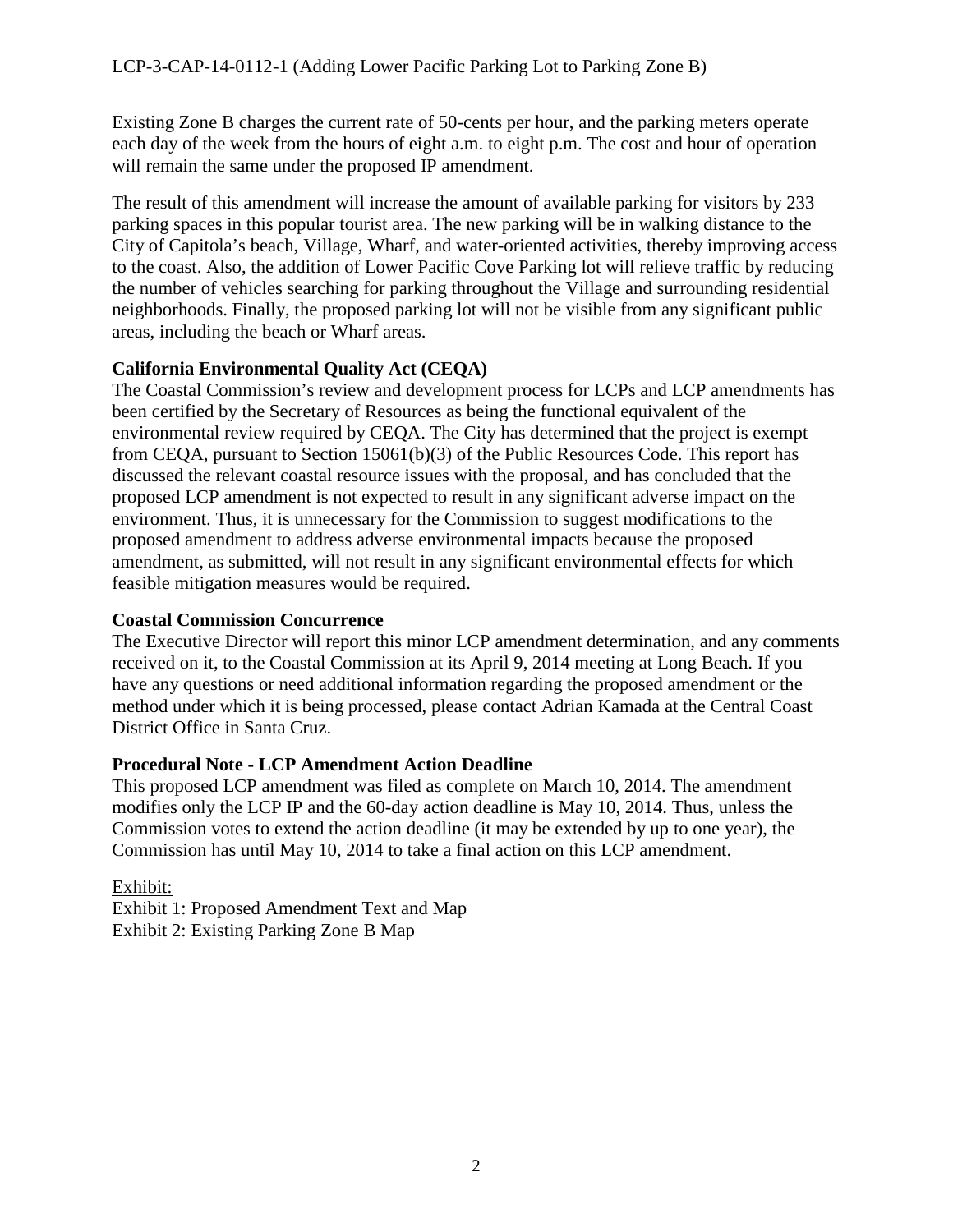2996

#### **ORDINANCE NO. 992**

#### AN ORDINANCE OF THE CITY COUNCIL OF THE CITY OF CAPITOLA AMENDING CHAPTER 10.36.055 OF THE CAPITOLA MUNICIPAL CODE **AMENDING PARKING METER ZONE B**

BE IT ORDAINED BY THE CITY OF CAPITOLA OF THE CITY OF CAPITOLA **AS FOLLOWS:** 

Section 1. Chapter 10.36.055(A)(3) of the Capitola Municipal Code is hereby amended to read as follows:

3. Parking Meter Zone B. The city-owned parking lots adjacent to, and directly to the north and east of Capitola city hall, portion of APN 35-141-33 located at 426 Capitola Avenue, which encompasses the area known as Pacific Cove Parking Let, as depicted on the map attached hereto as Exhibit "B" found on file in the office of the city clerk, shall constitute parking meter zone Parking Meter Zone B. The city public works director, acting in the director's capacity as superintendent of streets, is hereby authorized to install parking meters in all public parking spaces located in zone B and to place appropriate signage in zone B relative to said metered parking. Parking meters will operate in zone B each day of the week from the hours of eight a.m. to eight p.m. The city council, by resolution or minute order, may designate days when said parking meters will not operate.

Section 2. This Ordinance shall be in force and take effect thirty (30) days after final adoption.

This Ordinance was introduced on the  $23^{rd}$  day of January, 2014, and was passed and adopted by the City Council of the City of Capitola on the 13<sup>th</sup> day of February, 2014, by the following vote:

Council Members Harlan, Norton, Bottorff, Termini, and Mayor Storey

**NOES:** None **ABSENT:** None **ABSTAIN:** None

AYES:

Sam Storey, Mayor

ΈSΤ· **CMC** 

Susan Sneddon, City Clerk

This is to certify that the above and foregoing is a true and correct copy of Ordinance No. 992 passed and adopted by the Capitola City Council on the 43<sup>th</sup> day of Rebruary<sub>22014</sub>.

<u> wan Tue Van</u> Susan Sneddon, City Clerk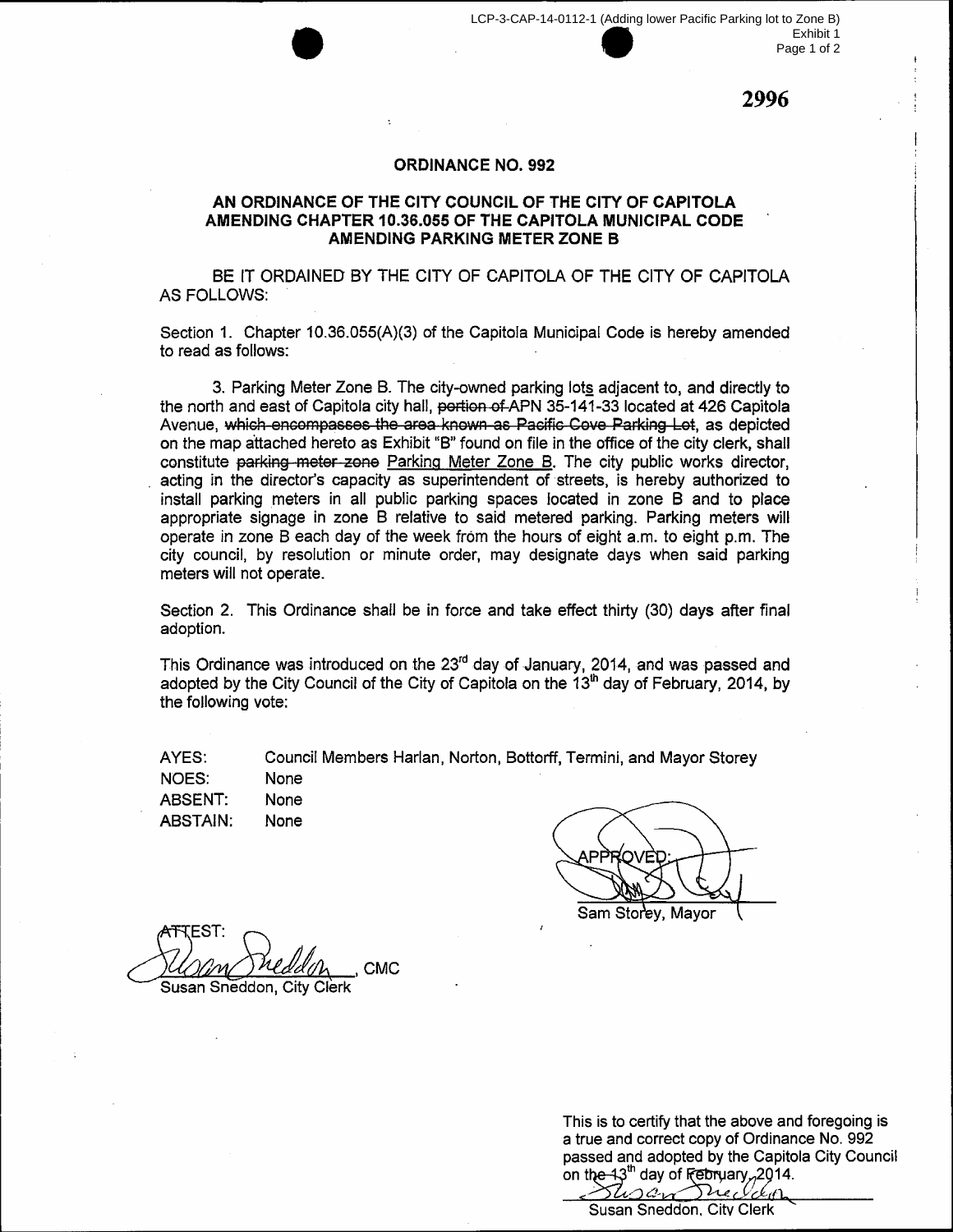

 $\ddot{\mathbf{o}}$  $0.05$   $\sqrt{\frac{1}{2}}$ Miles

 $\overline{0.1}$ 

January 2014